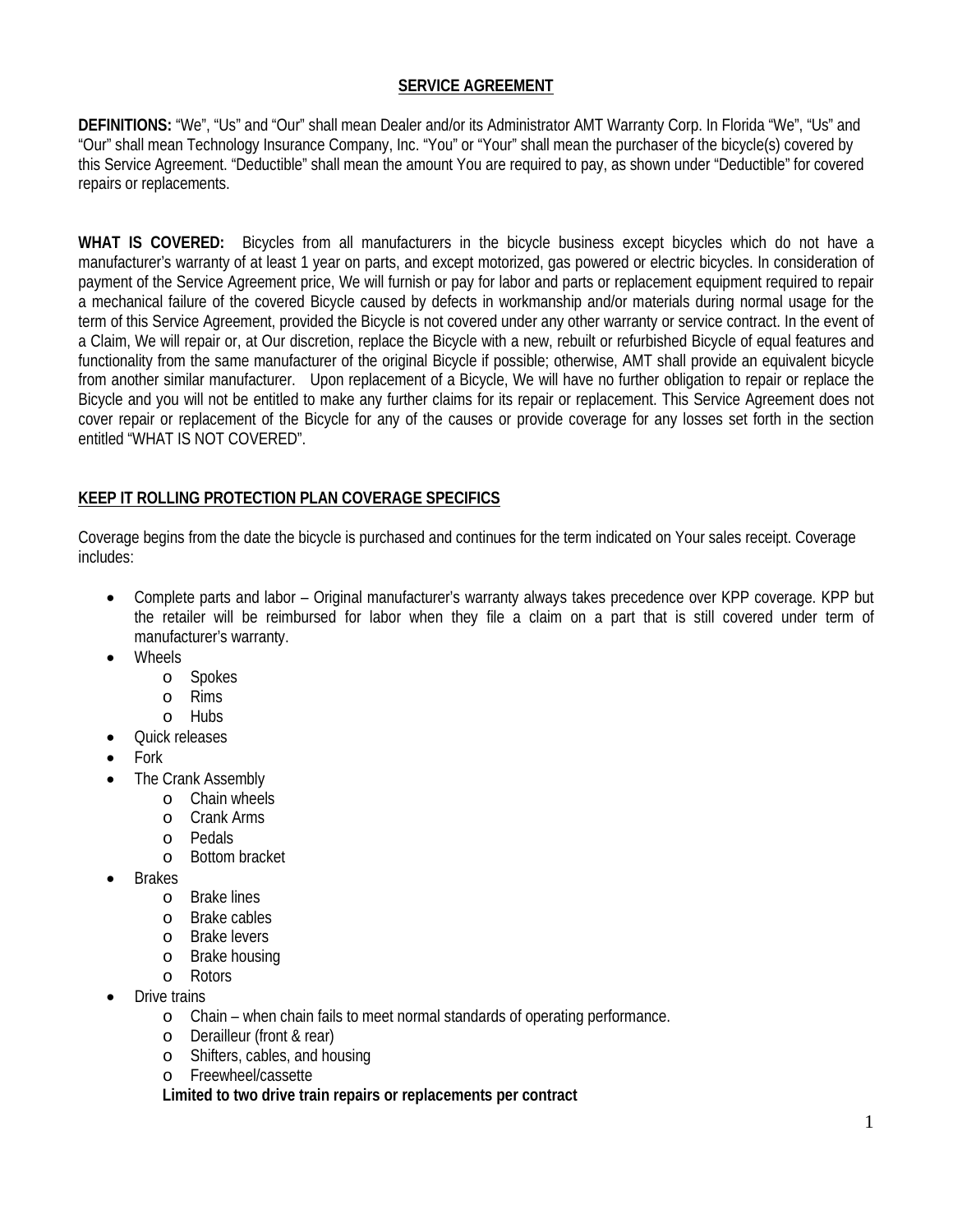- **Suspension** 
	- o Front<br>o Rear
	- Rear
- **Handlebar**
- Handlebar stem
- Headset
- Seat post
- Seat frame
- Seat rails
- Seat collar
- **Accessories** 
	- o All accessories physically attached to the bike on the date of sale are covered

**DEDUCTIBLE:** In the event of a failure to Your bicycle, which is covered by this Service Agreement, You may be required to pay a Deductible of \$0.00 per repair or replacement of Your covered bicycle.

**PLACE OF SERVICE:** We will arrange to repair or replace the Bicycle during normal business hours. You will be responsible for delivery or shipment, prepaid and insured, of the Bicycle to Our authorized service facility for repair or replacement.

**LIMIT OF LIABILITY:** The total amount that we will pay for repairs made in connection with all claims that you make pursuant to this Service Agreement shall not exceed the purchase price of the Bicycle, less taxes. In the event that We make payments for repairs, which in the aggregate, are equal to the Purchase Price or We replace the Bicycle with a new, rebuilt or refurbished Bicycle of equal features and functionality from the same manufacturer of the original Bicycle, We will have no further obligations under this Service Agreement.

### **WE SHALL NOT BE LIABLE FOR ANY INCIDENTAL OR CONSEQUENTIAL DAMAGES, INCLUDING BUT NOT LIMITED TO, PROPERTY DAMAGE or, LOST TIME, RESULTING FROM THE FAILURE OF ANY BICYCLE OR EQUIPMENT OR FROM DELAYS IN SERVICE OR THE INABILITY TO RENDER SERVICE.**

# **TERM:**

This Service Agreement shall be effective as of the date you purchased Your Bicycle. It shall remain in effect, subject to the Limit of Liability defined above, for a period of three (3) or five (5) years as indicated on your sales receipt. The Bicycle manufacturer has primary responsibility for replacement or repair of the covered Bicycle during the manufacturer's warranty period. This Service Agreement shall terminate completely upon replacement of Your Bicycle or at the end of the term specified in Your sales receipt, whichever occurs first. All Bicycles replaced under this plan are the property of US in their entirety.

# **WHAT IS NOT COVERED:**

(A) ANY EQUIPMENT LOCATED OUTSIDE THE UNITED STATES OF AMERICA OR CANADA;

(B) BICYCLE SOLD WITHOUT A MANUFACTURER'S WARRANTY OR SOLD "AS IS";

(C) ANY AND ALL PRE-EXISTING CONDITIONS THAT OCCUR PRIOR TO THE EFFECTIVE DATE OF THIS SERVICE AGREEMENT;

(D) DAMAGE FROM ACCIDENT, ABUSE, MISUSE, AND INTRODUCTION OF FOREIGN OBJECTS INTO THE BICYCLE, IMPROPER BICYCLE MODIFICATIONS OR ALTERATIONS;

(E) BICYCLE PAINT & DECALS, HANDLE BAR TAPE, SADDLE FABRIC OR COVER, BRAKE PADS, TIRES AND TUBES; (F) FAILURE TO FOLLOW THE MANUFACTURER'S INSTRUCTIONS;

(G) LACK OF MANUFACTURER SPECIFIED MAINTENANCE, IMPROPER EQUIPMENT MODIFICATIONS, VANDALISM, ANIMAL OR INSECT INFESTATION, RUST, DUST, CORROSION, OR ACTS OF NATURE OR ANY OTHER PERIL ORIGINATING FROM OUTSIDE THE BICYCLE;

(H) THIRD PARTY ACTIONS (FIRE, COLLISION, VANDALISM, THEFT, ETC.);

(I) THE ELEMENTS OR ACTS OF GOD;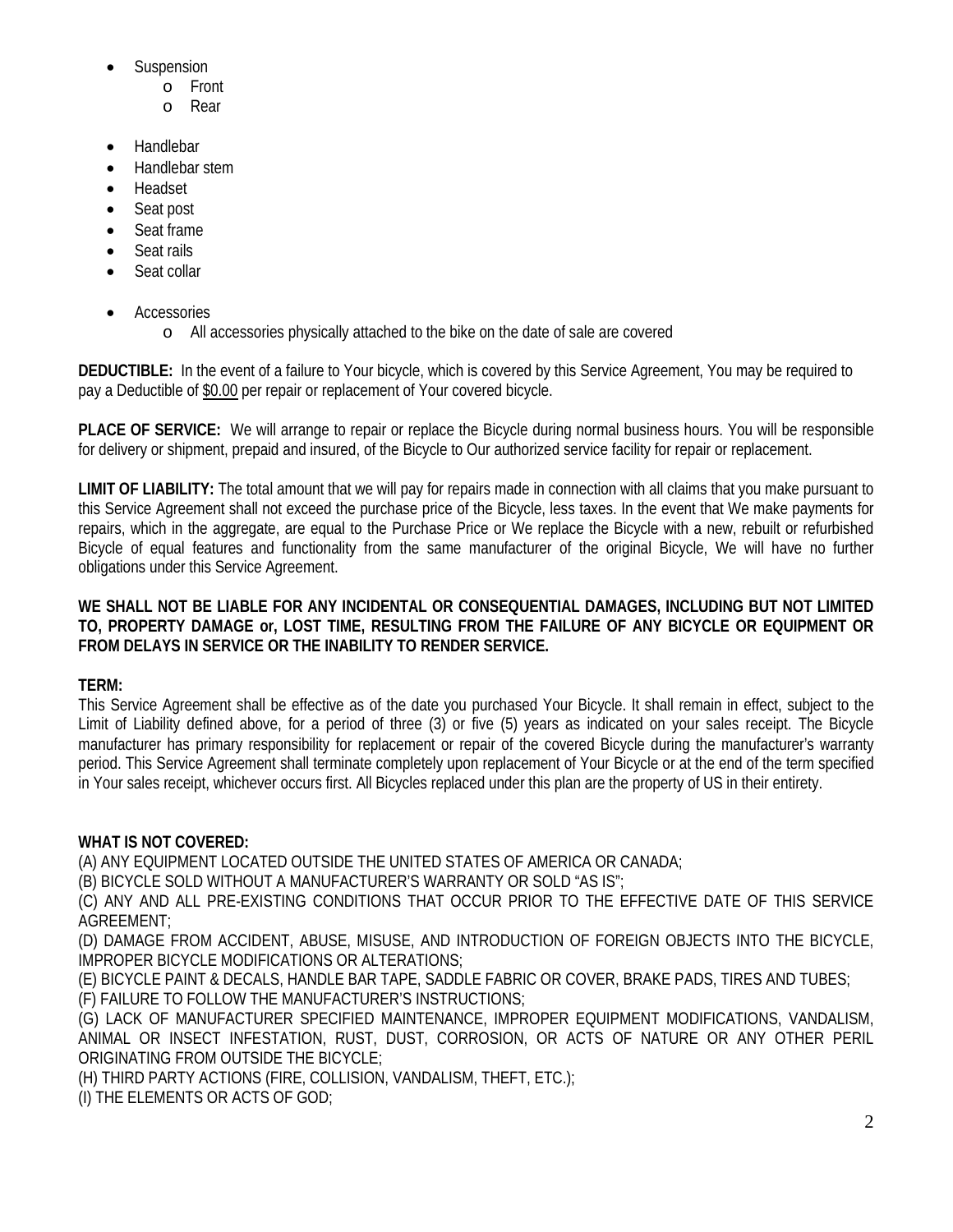(J) WAR, INVASION OR ACT OF FOREIGN ENEMY, HOSTILITIES, CIVIL WAR, REBELLION, RIOT, STRIKE, LABOR DISTURBANCE, LOCKOUT OR CIVIL COMMOTION;

(K) DAMAGE COVERED BY THE MANUFACTURER, ANOTHER SERVICE AGREEMENT OR INSURANCE;

(L) PREVENTIVE MAINTENANCE, INCLUDING BUT NOT LIMITED TO SPEC-CHECKS AND ADJUSTMENTS;

(M) COMMERCIAL USE;

(N) PERIODIC CHECK UPS AND/OR MAINTENANCE AS DIRECTED BY THE MANUFACTURER;

(O) ANY LOSS OTHER THAN A COVERED BREAKDOWN OF THE COVERED BICYCLE;

(P) NON-FUNCTIONAL OR AESTHETIC PARTS, INCLUDING BUT NOT LIMITED TO PLASTIC PARTS (S) ANY AND ALL CASES IN WHICH THE MANUFACTURER OF THE EQUIPMENT WOULD NOT HONOR ANY WARRANTY REGARDING THE EQUIPMENT;

(Q) FAILURE TO USE REASONABLE MEANS TO PROTECT THE BICYCLE FROM FURTHER DAMAGE AFTER A FAILURE OCCURS;

(R) SCRATCHES, PEELING PAINT AND FRAME DENTS;

(S) ACCESSORIES THAT ARE NOT SPECIFICALLY ATTACHED TO THE BICYCLE;

(T) NORMAL WEAR AND TEAR WHICH IS DEFINED AS GRADUAL REDUCTION IN OPERATING PERFORMANCE DURING THE LIFETIME OF THE COVERED BICYCLE;

(U) BICYCLE(S) WITH REMOVED OR ALTERED SERIAL NUMBERS;

(V) OTHER PARTS, NOT LISTED UNDER COVERED ITEMS, THAT ARE NORMALLY DESIGNATED TO BE REPLACED PERIODICALLY DURING THE LIFE OF THE BICYCLE (I.E., TIRES, TUBES, BRAKE PADS, BEARINGS, ETC.);

(W) BICYCLES SOLD SECOND HAND INCLUDING BUT NOT LIMITED TO FLOOR MODELS (UNLESS COVERED BY A FULL MANUFACTURER'S WARRANTY ON YOUR DATE OF PURCHASE) AND DEMONSTRATION MODELS;

(X*)* ANY REPAIR THAT IS A RESULT OF IN-WARRANTY PARTS NOT PROVIDED OR SHIPPED BY THE MANUFACTURER; (Y) DAMAGE OR EQUIPMENT FAILURE WHICH IS COVERED BY MANUFACTURER'S WARRANTY, MANUFACTURER'S RECALL, OR FACTORY BULLETINS (REGARDLESS OF WHETHER OR NOT THE MANUFACTURER IS DOING BUSINESS AS AN ONGOING ENTERPRISE.);

(Z) CONSEQUENTIAL DAMAGES OR DELAY IN RENDERING SERVICE UNDER THIS CONTRACT OR LOSS OF USE DURING THE PERIOD THAT THE BICYCLE IS AT THE REPAIR CENTER OR OTHERWISE AWAITING PARTS;

(AA) SERVICE REQUIRED AS A RESULT OF ANY ALTERATION OF THE EQUIPMENT OR REPAIRS MADE BY ANYONE OTHER THAN THE AUTHORIZED SERVICE PROVIDER, ITS AGENTS, DISTRIBUTORS, CONTRACTORS OR LICENSEES OR THE USE OF SUPPLIES OTHER THAN THOSE RECOMMENDED BY THE MANUFACTURER;

(AB) REPAIRS RECOMMENDED BY A REPAIR FACILITY NOT NECESSITATED BY A MECHANICAL FAILURE; (AC) CHARGES RELATED TO "NO PROBLEM FOUND" DIAGNOSIS. NON-FAILURE PROBLEMS, INCLUDING BUT NOT LIMITED TO, ITEMS NOT COVERED, NOISES, SQUEAKS, ETC. INTERMITTENT ISSUES ARE NOT BICYCLE FAILURES.

**WHAT TO DO IF COVERED BICYCLE REQUIRES SERVICE:** Visit the dealer you purchased the Keep It Rolling Protection Plan from, or call AMT at 1-866-493-6573 toll-free and explain the problem. The KPP contract will be verified and once the repair in question is approved, the dealer or you will receive a Repair Authorization number and dollar amount for the repair. **NOTE: THIS SERVICE AGREEMENT WILL BECOME VOID IF YOU MAKE UNAUTHORIZED REPAIRS.** We reserve the right to inspect the bicycle. Service will be provided during normal business hours and in the USA only.

**TRANSFER OF SERVICE AGREEMENT:** This Service Agreement may be transferred with the bicycle to any person in the United States by contacting AMT at 866-493-6573 toll-free.

**GUARANTEE:** This is not an insurance policy. We have obtained an insurance policy to insure our performance under this Service Agreement. Should We fail to pay any claim or fail to replace the Bicycle covered under this Service Agreement within sixty (60) days after Bicycle has been returned or, in the event that You cancel this Service Agreement, and We, fail to refund the unearned portion of the Service Agreement price, You are entitled to make a direct claim against the insurance company, Wesco Insurance Company, at 1-866-505-4048 59 Maiden Lane, 6th Floor, New York, NY 10038.

**NOTE: THE ABOVE GUARANTEE DOES NOT APPLY TO SERVICE AGREEMENTS SOLD IN THE STATE OF FLORIDA.**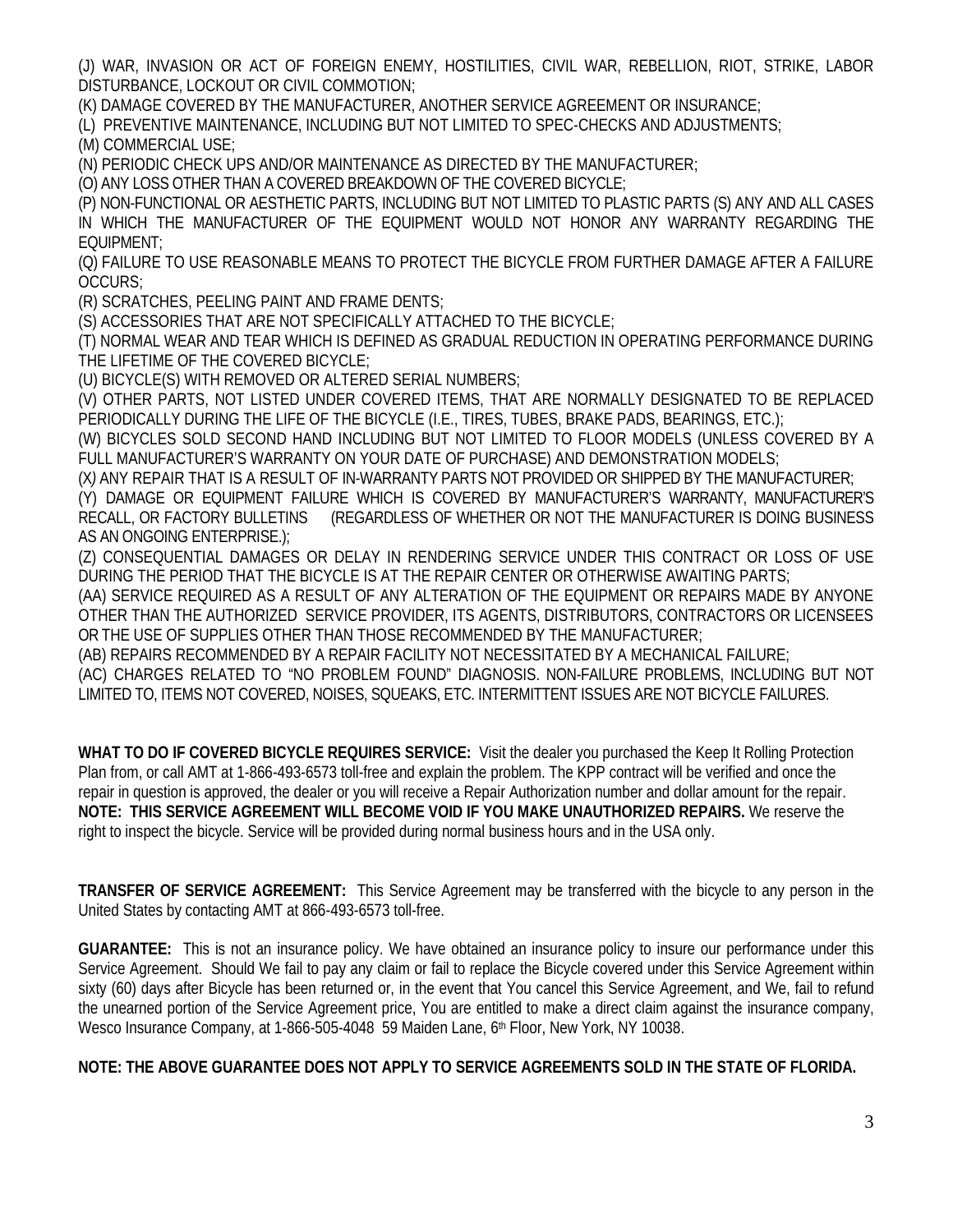**CANCELLATION:** You may cancel this Service Agreement at any time. To arrange for cancellation of this Service Agreement, call us at 1-866-493-6573 toll-free. The refund amount of the Service Agreement price will be prorated based on the remaining contract term minus any claims that have been paid or pending. Cancellation by Us will be done in accordance applicable state laws and regulations.

### **SPECIAL STATE DISCLOSURES**

Regulation of service plans may vary widely from state to state. Any provision within this service agreement plan ("Service Agreement") which conflicts with the laws of the state where you live shall automatically be considered to be modified in conformity with applicable state laws and regulations as set forth below. The following state specific requirements apply if your Service Agreement was purchased in one of the following states and supersede any other provision within your Service Agreement terms and conditions to the contrary.

**ALABAMA only**: You may return this Service Agreement within twenty (20) days of the date the Service Agreement was provided to you or within ten (10) days if the Service Agreement was delivered to you at the time of sale. If you made no claim, the Service Agreement is void and the full purchase price will be refunded to you. If you cancel this Service Agreement after the first 20 days, you will receive the unearned portion of the full purchase price of the Service Agreement, less an administrative fee of up to twenty-five dollars (\$25.00). The Administrator will pay a penalty of 10% per month on a refund that is not paid or credited within forty-five (45) days after return of the service contract to the Administrator. Obligations of the Administrator are backed by the full faith and credit of the Administrator, as well as by contractual liability insurance. If the Administrator fails to pay or to provide service on a claim within sixty (60) days after proof of loss has been filed, the contract holder is entitled to submit a claim directly to Wesco Insurance Company, who insures the Administrator's obligations under this Service Agreement, at 1-866-505-4048 or 59 Maiden Lane, 6<sup>th</sup> Floor, New York, NY 10038. These provisions apply only to the original purchaser of the Service Agreement. In the event the Administrator cancels the Service Agreement, the Administrator will mail a written notice to you at your last known address at least five (5) days prior to cancellation which shall state the effective date of cancellation and the reason for cancellation. However, prior notice is not required if the reason for cancellation is nonpayment of the provider fee or a material misrepresentation by you relating to the covered property or its use.

## **ARIZONA ONLY**:

**Definitions:** A "**consumer**" means a contract holder, inclusive of a buyer of the covered product (other than for re-sale), any person to whom the product is transferred during duration of the contract coverage period, or any person entitled to receive performance on the part of the obligor under applicable law; "**service company**" is any person or entity that performs or arranges to perform services pursuant to a service contract which the person issues; "**service contract administrator**" means an entity which agrees to provide contract forms, process claims and procure insurance for and on behalf of a dealer in performance of the obligations pursuant to a service contract, but which may not itself perform actual repairs. AMT Warranty Corp. is the service contract administrator/provider and the obligor for this Service Agreement in Arizona. **Cancellation**: If your written notice of cancellation is received prior to the expiration date, we will provide a pro rata refund after deducting for administrative expenses associated with the cancellation, regardless of prior services rendered against the contract. No claim incurred or paid shall be deducted from the amount of the refund. The cancellation provision shall not contain both a cancellation fee and a cancellation penalty.

### **WHAT IS NOT COVERED**:

THE FOLLOWING ITEMS AS FOUND UNDER THE SECTION "**WHAT IS NOT COVERED**" ARE HEREBY DELETED:

- EQUIPMENT SOLD WITHOUT A MANUFACTURER'S WARRANTY OR SOLD "AS IS;"
- REFURBISHED PRODUCTS WITH LESS THAN AN ORIGINAL NINTETY (90) DAYS MANUFACTURER'S PARTS AND LABOR LIMITED WARRANTY.

COVERAGE WILL BE EXCLUDED IF PRODUCTS(S) WITH REMOVED OR ALTERED SERIAL NUMBERS; ALTERATION OF THE EQUIPMENT OR REPAIRS MADE BY ANYONE OTHER THAN THE AUTHORIZED SERVICE PROVIDER, ITS AGENTS, DISTRIBUTORS, CONTRACTORS OR LICENSEES OR THE USE OF SUPPLIES OTHER THAN THOSE RECOMMENDED BY THE MANUFACTURER; UNAUTHORIZED REPAIRS OR IMPROPER INSTALLATION HAVE OCCURRED AFTER THE CONTRACT START DATE OR WHILE THE COVERED PRODUCT WAS OWNED BY YOU.

**ARKANSAS only:** With respect to Arkansas contract holders, the Obligor under this Service Agreement is the Dealer.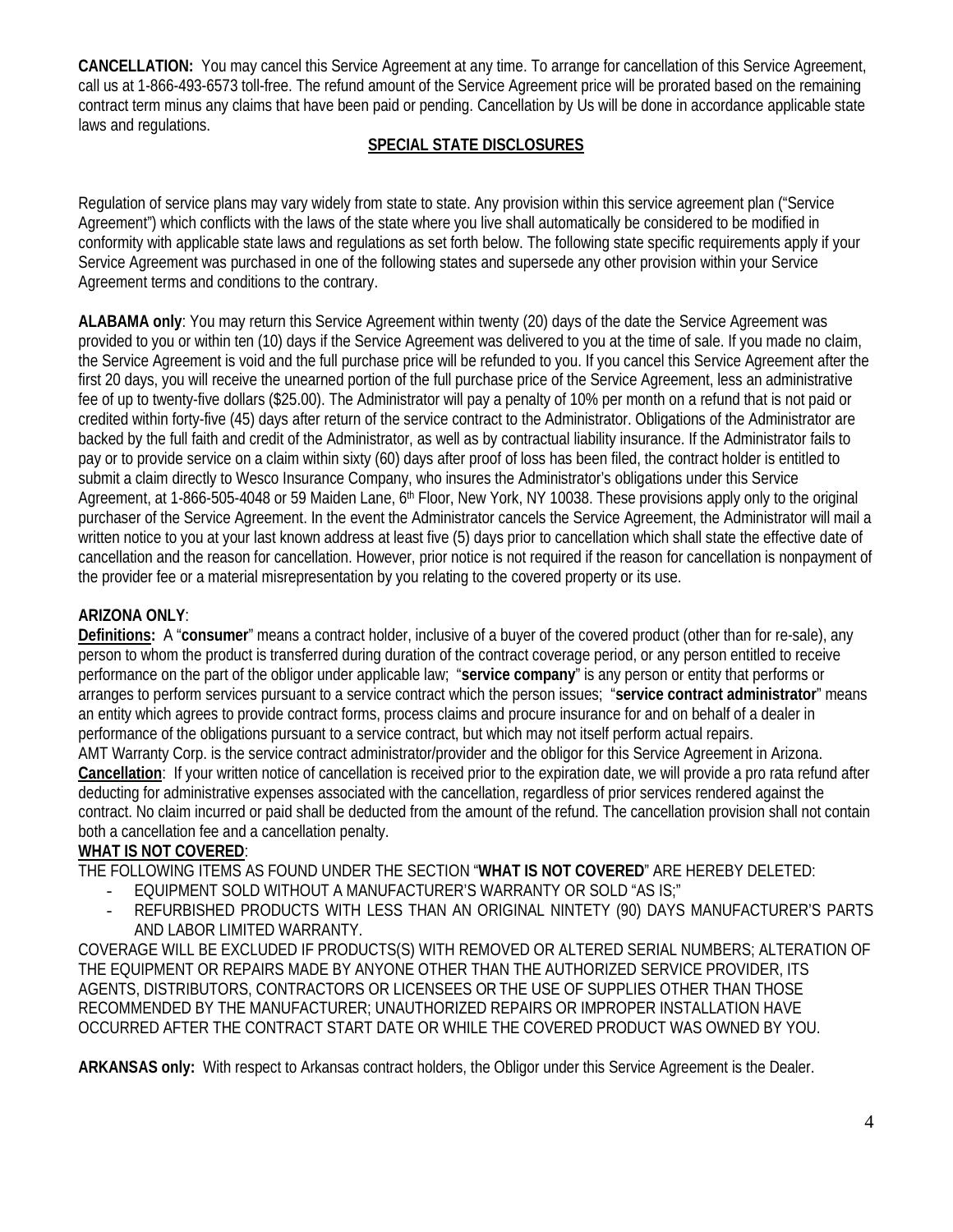**CALIFORNIA only:** This Service Agreement may be cancelled by the Service Agreement holder for any reason, including, but not limited to, the Product covered under this Service Agreement being sold, lost, stolen or destroyed. If You decide to cancel Your Service Agreement, and cancellation notice is received by the Administrator within thirty (30) days for a home appliance or a home electronic or within sixty (60) days for all other products of the date you received the Service Agreement, and you have made no claims against the Service Agreement, you will be refunded the full Service Agreement price; or if your Service Agreement and cancellation notice is cancelled by written notice after thirty (30) days for a home appliance or a home electronic or within sixty (60) days for all other products from the date you received this Service Agreement, you will be refunded a prorated amount of the Service Agreement price, less any claims paid, less an administrative fee of ten percent (10%) of the Service Agreement price or \$25, whichever is less, unless otherwise precluded by law.

**COLORADO only**: Action under this Service Agreement may be covered by the provisions of the "Colorado Consumer Protection Act" or the "Unfair Practices Act", articles 1 and 2 of title 6, C.R.S. A party to this Service Agreement may have a right of civil action under the laws, including obtaining the recourse or penalties specified in such laws. With respect to Colorado contract holders, the Obligor under this Service Agreement is the Dealer.

**CONNECTICUT only**: The term of your Service Agreement is automatically extended by the length of time in which the covered product is in the Administrator's custody for repair under the Service Agreement. If your Service Agreement is a Replacement Plan, it is automatically extended through the time period in which the product is in transit for inspection, and until the product is replaced (or equivalent). In the event of a dispute with the Administrator, you may contact the State of Connecticut, Insurance Department: P.O. Box 816, Hartford, CT 06142-0816, Attn: Consumer Affairs. The written complaint must contain a description of the dispute, the purchase or lease price of the product, the cost of repair of the product, and a copy of the warranty contract. If the Administrator fails to pay or to provide service on a claim within sixty (60) days after proof of loss has been filed, the service contract holder is entitled to submit a claim directly to Wesco Insurance Company, who insures the Administrator's obligations under this Service Agreement, at 1-866-505-4048 or 59 Maiden Lane, 6th Floor, New York, NY 10038.

**FLORIDA only**: The obligor and administrator under this Service Agreement is Technology Insurance Company, Inc. If you cancel this Service Agreement, you will receive a refund equal to 90% of the unearned pro rata purchase price of the Service Agreement, less any claims that have been paid. If we cancel this Service Agreement, you will receive one hundred percent (100%) of the unearned pro rata purchase price of the Service Agreement.

**GEORGIA only**: You may cancel this Service Agreement at any time by notifying the Administrator in writing or by surrendering the Service Agreement to the Administrator, whereupon the Administrator will refund the unearned pro rata purchase price based on the time remaining on the request for cancellation. The Administrator is also entitled to cancel this contract at any time based upon fraud, misrepresentation, nonpayment of fees by you, or non-renewal. All service contracts with the following Exclusion: ANY AND ALL PRE-EXISTING CONDITIONS THAT OCCUR PRIOR TO THE EFFECTIVE DATE OF THIS CONTRACT, is hereby amended with respect to Georgia contract holders as follows:

**WHAT IS NOT COVERED: ANY AND ALL PRE-EXISTING CONDITIONS KNOWN TO YOU OR REASONABLY SHOULD HAVE BEEN KNOWN TO YOU, THAT OCCUR PRIOR TO THE EFFECTIVE DATE OF THIS CONTRACT.** All Contracts with the following Disclosure: NOTE: THIS SERVICE AGREEMENT MAY BECOME VOID IF YOU MAKE UNAUTHORIZED REPAIRS**,** is hereby amended as follows: **NOTE: COVERAGE UNDER THIS AGREEMENT MAY BE DENIED IF YOU MAKE UNAUTHORIZED REPAIRS**

Procedures for cancellation of this Service Agreement will comply with section 33-24-44 of the Georgia code. Administrator may cancel this Service Agreement upon thirty (30) days written notice to you. If a claim for service has not been completed within sixty (60) days after proof of loss has been filed with the Administrator, the claim can be submitted to Wesco Insurance Company, who insures the Administrator's obligations under this Service Agreement, at 1-866-505-4048 or 59 Maiden Lane, 6th Floor, New York, NY 10038.

**HAWAII only**: You may return this Service Agreement within thirty (30) days of the date this Service Agreement was provided to you, or within twenty (20) days if the Service Agreement was delivered to you at the time of sale. If you made no claim, the Service Agreement is void and the full purchase price will be refunded to you. The Administrator will pay a penalty of ten (10) percent on a refund that is not paid or credited within forty-five (45) days after return of the Service Agreement to the Administrator. These provisions apply only to the original purchaser of the Service Agreement. In the event Administrator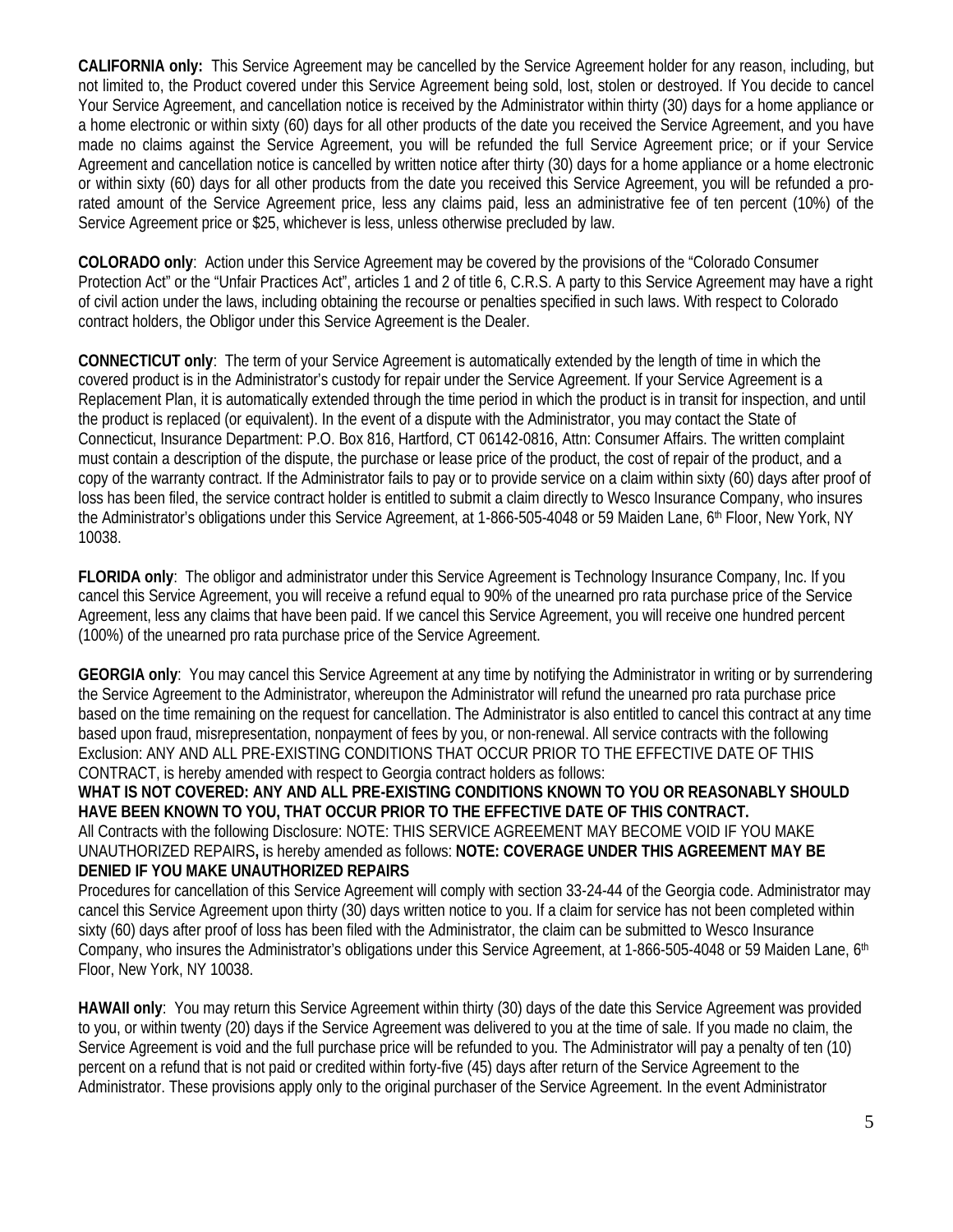cancels the Service Agreement, the Administrator will mail a written notice to you at your last known address at least 5 days prior to cancellation which shall state the effective date of cancellation and the reason for cancellation. However, prior notice is not required if the reason for cancellation is nonpayment of the provider fee, a material misrepresentation by you relating to the covered property or its use, or a substantial breach of your duties relating to the covered product or its use. Obligations of the Provider under this Service Agreement are insured by: Wesco Insurance Company, 59 Maiden Lane, New York, NY 10038. If you have a question or complaint, you may contact the Insurance Commissioner, Hawaii Insurance Division, PO Box 3614, Honolulu, Hawaii, 96811.

**ILLINOIS only**: The Administrator, AMT Warranty Corp. (and not the dealer or manufacturer), is the obligor of this Service Agreement in the State of Illinois. The Administrator will pay the cost of covered parts and labor necessary to restore the product(s) to normal operating condition as a result of covered or mechanical component failure due to normal wear and tear. You may cancel this Service Agreement at any time. If you cancel this Service Agreement within the first thirty (30) days of purchase and if no service has been provided to you, you shall receive a full refund of the purchase price less a cancellation fee equal to the lesser of ten percent (10%) of the purchase price or fifty dollars (\$50.00). If you cancel this Service Agreement at any other time or if you cancel after service has been provided to you, you shall receive a refund equal to the pro rata purchase price less the value of any service received and less a cancellation fee equal to the lesser of ten percent (10%) of the purchase price or fifty dollars (\$50.00). If Administrator fails to pay or to provide service on a claim within sixty (60) days after proof of loss has been filed, the service contract holder is entitled to submit a claim directly to Wesco Insurance Company, which insures the obligor's obligations under this Service Agreement, at the following address: 59 Maiden Lane, New York, NY 10038

**INDIANA only**: If a claim for service has not been completed within sixty (60) days after proof of loss has been filed with the Administrator, the claim can be submitted to Wesco Insurance Company, who insures the Administrator's obligations under this Service Agreement, at 1-866-505-4048 or 59 Maiden Lane, 6th Floor, New York, NY 10038.

**KANSAS only**: With respect to Kansas contract holders, the obligor under this Service Agreement is the Dealer.

**KENTUCKY only**: If processing of a claim for service has not been completed within sixty (60) days after proof of loss has been filed with the Administrator, the claim may be submitted to Wesco Insurance Company, which insures the Administrator's obligations under this Service Agreement, at 1-866-505-4048 or 59 Maiden Lane, 6th Floor, New York, NY 10038.

**MAINE:** With respect to Maine contract holders, the Obligor under this Service Agreement is the Dealer.

**MICHIGAN:** With respect to Michigan contract holders, the Obligor under this Service Agreement is the Dealer.

**MISSOURI:** With respect to Missouri contract holders, the Obligor under this Service Agreement is the Dealer.

**NEVADA only**: This Service Agreement is not an insurance policy. This Service Agreement does not provide replacement or service coverage for failures or breakdowns arising from pre-existing conditions, or for any form of consequential damages.

#### **The cancellation provision in your Service Agreement is hereby deleted and replaced with the following:**

This Service Agreement is void, and we will refund to you the purchase price of the contract, if no service or replacement claim has been made and you return the contract within 20 days after the date we mailed to you or otherwise sent to you these terms and conditions, or within 10 days we furnished you with a copy of these terms and conditions when this contract was purchased. We will refund to you the purchase price of this contract within 45 days after it has been returned to us. If the provider does not refund the purchase price within 45 days, the provider will pay the purchaser a penalty of 10 percent of the purchase price for each 30-day period that the refund remains unpaid. You may also cancel this Service Agreement at any other time and receive a refund equal to the pro rata purchase price. These provisions apply only to the original purchaser of the Service Agreement.

We may not cancel this contract once it has been in effect for seventy (70) days, except for the following conditions: failure to pay the service contract purchase price; the contract holder being convicted of a crime which results in an increase in the service required under this contract; discovery of fraud or material misrepresentation perpetrated by you in purchasing this contact or obtaining service; the discovery of an act or omission, or a violation of any condition of the this contract by you which substantially and materially increases the service requested under the Service Agreement; or a material change in the nature or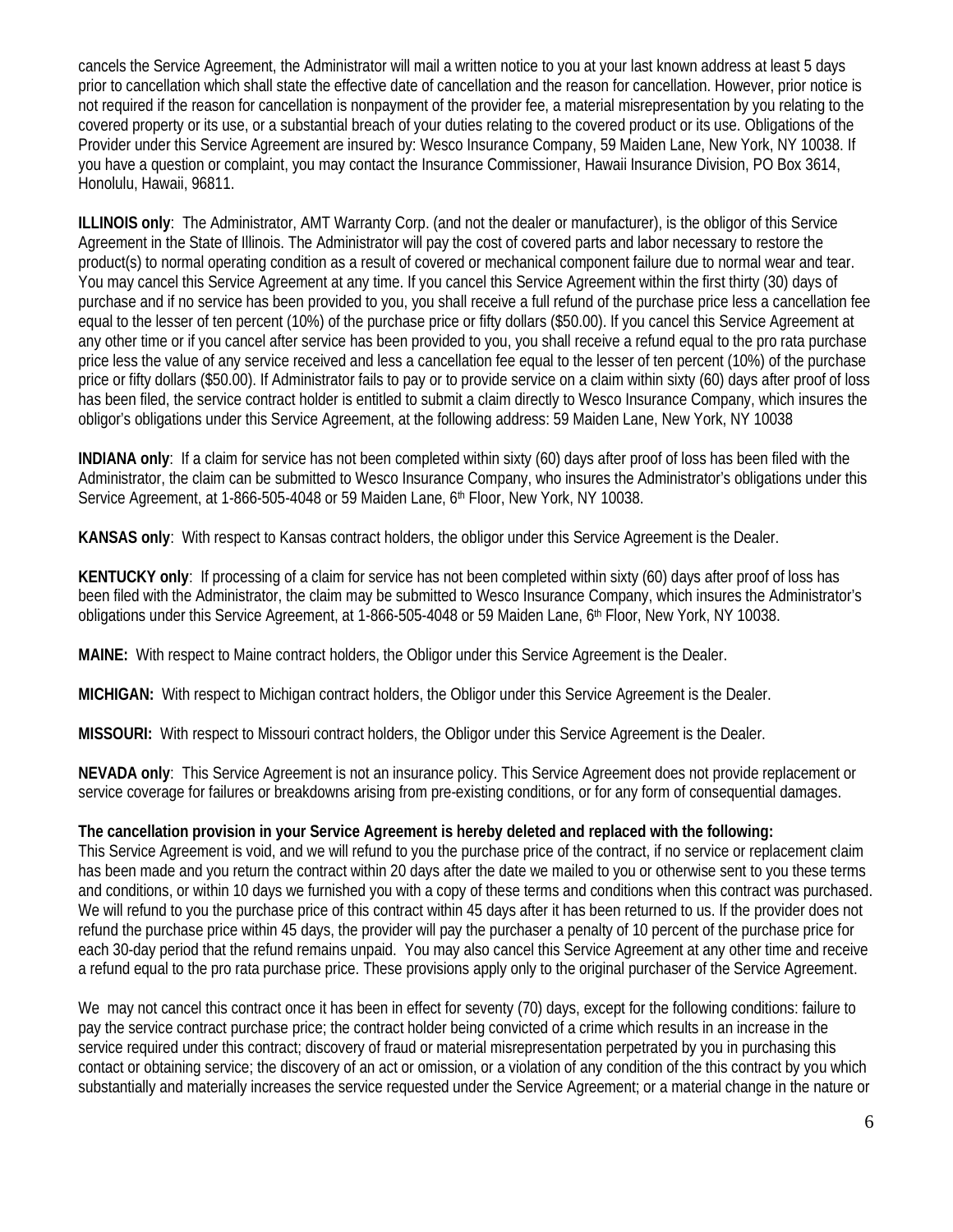extent of the service required under the Service Agreement which occurs after the purchase of this contract, and substantially and materially increases the service required beyond that contemplated at the time of purchase. With respect to each product covered under this contract, the Administrator and/or Obligor liability is limited to the original retail purchase price you paid for such product. We may not cancel this service contract until at least fifteen (15) days written notice has been mailed to you. Obligations under this Service Agreement are insured under a contractual liability insurance policy issued by Wesco Insurance Company, 59 Maiden Lane, New York, NY 10038.

**NEW HAMPSHIRE only**: In the event you do not receive satisfaction under this Service Agreement, you may contact the New Hampshire Insurance Department at 21 South Fruit Street, Suite 14, Concord, NH 03301, (800) 852-3416. The Administrator's obligations under this Service Agreement are insured by a policy of insurance issued by Wesco Insurance Company, 59 Maiden Lane, New York, NY 10038. In the event any covered service is not paid within sixty (60) days after proof of loss has been filed or the Administrator ceases to do business or goes bankrupt, you may apply directly to the insurer at 1-866-505-4048 or at the above address.

**NEW JERSEY:** With respect to New Jersey contract holders, the Obligor under this Service Agreement is the Dealer.

**NEW MEXICO only**: You may return this Service Agreement within ninety (90) days of the date this Service Agreement was provided to you. If you made no claim, the contract is void and the full purchase price will be refunded to you. The Administrator will pay a penalty of ten (10%) percent per month on a refund that is not made within sixty (60) days of the return of the Service Agreement. These provisions apply only to the original purchase of the Service Agreement. The Administrator may not cancel this Service Agreement once it has been in effect for seventy (70) days except for the following conditions: failure to pay an amount when due; the conviction of you in a crime that results in an increase in the service required under the service contract; fraud or material misrepresentation by you in purchasing the Service Agreement or in obtaining service; or the discovery of an act or omission, or a violation of any condition of the Service Agreement by you which substantially and materially increases the service required under the Service Agreement. If Administrator cancels this Service Agreement, We will mail a written notice to you at your last known address at least fifteen (15) days prior to cancellation with the reason for cancellation. The Administrator is not required to mail you written notice if the reason for cancellation is nonpayment of the provider fee, a material misrepresentation, or a substantial breach of duties by you relating to the covered property or its use.

**NEW YORK only**: You may return this Service Agreement within twenty (20) days of the date this Service Agreement was provided to you, or within ten (10) days if the Service Agreement was delivered to you at the time of sale. If you made no claim, the Service Agreement is void and the full purchase price will be refunded to you. The Administrator will pay a penalty of ten (10) percent per month on a refund that is not made within thirty (30) days of return of the Service Agreement to the Administrator. These provisions apply only to the original purchaser of the Service Agreement. In the event we cancel this Service Agreement, we will mail a written notice to you at your last known address at least fifteen (15) days prior to cancellation with the reason for cancellation. Administrator is not required to mail you written notice if the reason for cancellation is nonpayment of the provider fee, a material misrepresentation, or a substantial breach of duties by you relating to the covered property or its use. If a claim for service has not been completed within sixty (60) days after proof of loss has been filed with the Administrator, the claim can be submitted to Wesco Insurance Company, who insures the Administrator's obligations under this Service Agreement, at 1-866-505-4048 or 59 Maiden Lane, 6th Floor, New York, NY 10038.

**NORTH CAROLINA only**: The purchase of a Service Agreement is not required in order to obtain financing. The Administrator may not cancel this Service Agreement except for nonpayment by you, or in violation of any of the terms and conditions of this Service Agreement. If you cancel your Service Agreement, you will receive a pro-rata refund, less the cost of any claims paid and less a cancellation fee of ten percent (10%) of the amount of the refund. Obligations under this Service Agreement are insured by: Wesco Insurance Company, 59 Maiden Lane, New York, NY 10038. With respect to North Carolina contract holders, the Obligor under this Service Agreement is the Dealer.

**OKLAHOMA only**: The obligor under this Service Agreement is the service contract Administrator. In the event you cancel this Service Agreement, you shall receive a refund equal to ninety percent (90%) of the unearned pro-rata purchase price. In the event the Administrator cancels this Service Agreement, you shall receive a refund equal to one hundred percent (100%) of the unearned pro rata purchase price, less the cost of any service received. This Service Agreement is administered by AMT Warranty Corp.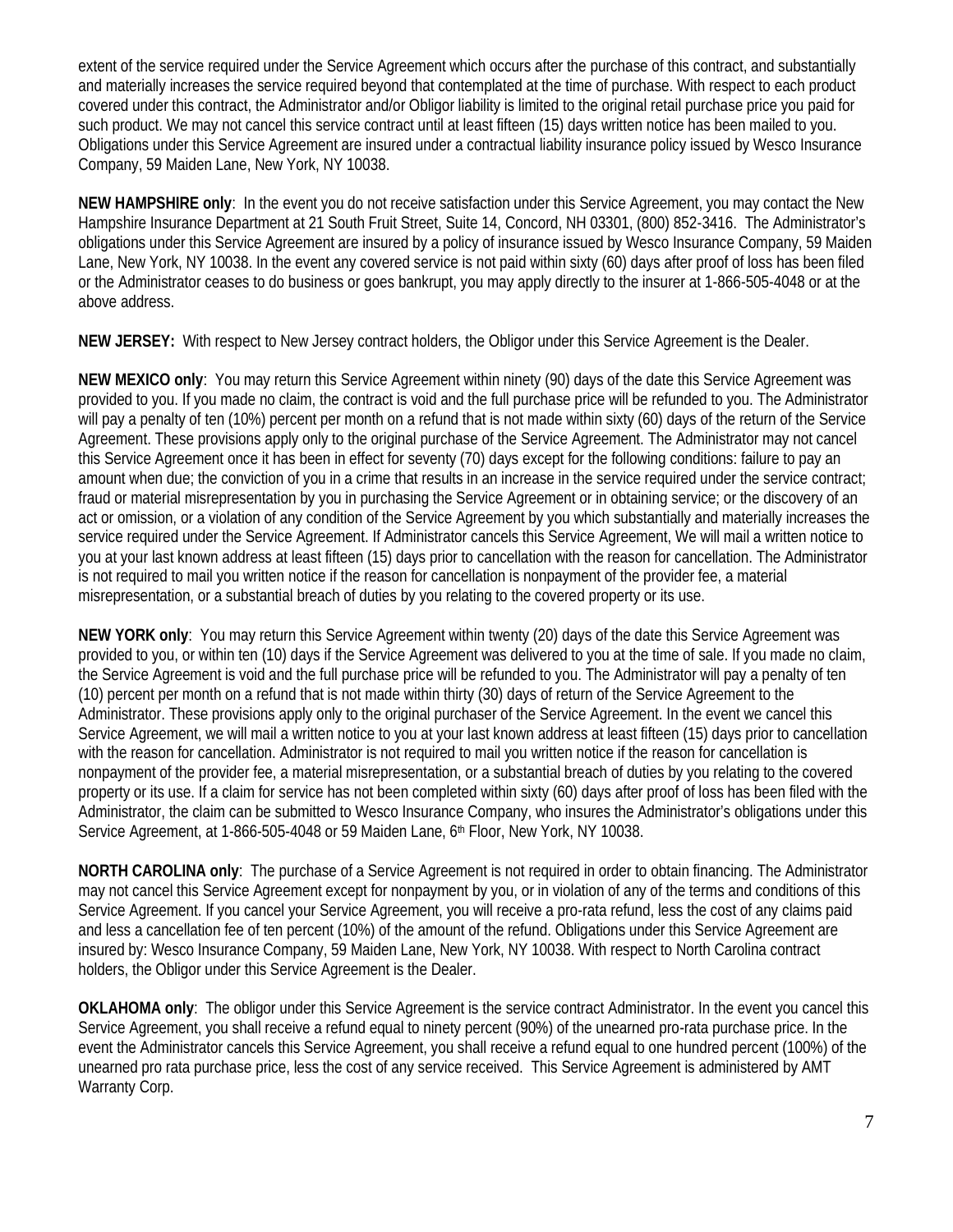**PENNSYLVANIA:** With respect to Pennsylvania contract holders, the Obligor under this Service Agreement is the Dealer.

**SOUTH CAROLINA only**: In order to prevent damage to the covered product, please refer to the owner's manual. This Service Agreement does not provide coverage for pre-existing conditions. This Service Agreement does not cover repair and replacement necessitated by loss or damage resulting from 1) any cause other than normal use and operation of the product in accordance with manufacturer's specifications and/or owner's manual, or 2) failure to use reasonable means to protect your product from further damage after a breakdown or performance failure occurs. You may return this Service Agreement within twenty (20) days of the date this Service Agreement was provided to you, or within ten (10) days if the Service Agreement was delivered to you at the time of sale. If you made no claim, the Service Agreement is void and the full purchase price will be refunded to you. The Administrator will pay a penalty of ten (10) percent per month on a refund that is not made within forty-five (45) days of return of the Service Agreement to the Administrator. These provisions apply only to the original purchaser of the Service Agreement. In the event the Administrator cancels this Service Agreement, the Administrator will mail a written notice to you at your last known address at least fifteen (15) days prior to cancellation with the reason for cancellation. The Administrator is not required to mail you written notice if the reason for cancellation is nonpayment of the provider fee, a material misrepresentation, or a substantial breach of duties by you relating to the covered property or its use. If a claim for service has not been completed within sixty (60) days after proof of loss has been filed with the Administrator, the claim can be submitted to Wesco Insurance Company, which insures the Administrator's obligations under this Service Agreement, at 1-866-505-4048 or 59 Maiden Lane, 6<sup>th</sup> Floor, New York, NY 10038. In the event you have a question or complaint, you may contact the South Carolina Department of Insurance, P.O. Box 100105, Columbia, South Carolina, 29202-3105, Telephone (803) 737-6134.

**TEXAS only**: You may return this Service Agreement within twenty (20) days of the date this Service Agreement was provided to you, or within ten (10) days if the Service Agreement was delivered to you at the time of sale. If you made no claim, the Service Agreement is void and the full purchase price will be refunded to you. The Administrator will pay a penalty of ten (10) percent of the amount outstanding per month on a refund that is not made within forty-five (45) days. These provisions apply only to the original purchaser of the Service Agreement. In the event we cancel the Service Agreement, we will mail a written notice to you at your last known address at least five (5) days prior to cancellation which shall state the effective date of cancellation and the reason for cancellation. However, prior notice is not required if the reason for cancellation is nonpayment of the provider fee, a material misrepresentation by you relating to the covered property or its use, or a substantial breach of your duties relating to the covered product or its use. Obligations of the provider under this Service Agreement are insured under a service contract reimbursement policy. In the event a covered service is not provided by the Administrator within sixty (60) days after proof of loss has been filed with the Administrator, the claim can be submitted to Wesco Insurance Company, at 1-866- 505-4048 or 59 Maiden Lane, 6<sup>th</sup> Floor, New York, NY 10038. Unresolved complaints concerning a provider or questions concerning the registration of a service contract provider may be addressed to the Texas Department of Licensing and Regulations, PO Box 12157, Austin TX 78711, telephone number 1-512-463-2906 or 1-800-803-9202.

**UTAH only**: We may cancel this Service Agreement by providing you with (30) days' written notice for the following reasons only: fraud, material misrepresentation, substantial change in the risk assumed, unless we should reasonably have foreseen the change or contemplated the risk when entering into the contract. We may cancel this Service Agreement by providing you with ten (10) days written notice if the reason for cancellation is non-payment by you. This Service Agreement does not provide coverage for pre-existing conditions or any product that is subject to neglect, abuse or damage prior to issuance of the Service Agreement. If in an emergency situation and Administrator cannot be reached the customer can proceed with repairs. The Administrator will reimburse the customer or the repairing facility in accordance with the Service Agreement provisions. This Service Agreement may be paid in full at the time of purchase or financed. If a claim for service has not been completed within sixty (60) days after proof of loss has been filed with the Administrator, the claim can be submitted to Wesco Insurance Company, who insures the Administrator's obligations under this Service Agreement, at 1-866-505-4048 or 59 Maiden Lane, 6th Floor, New York, NY 10038. Coverage afforded under this Service Agreement is not guaranteed by the Property and Casualty Guaranty Association.

**VERMONT only**: You may return this Service Agreement within twenty (20) days of receipt and, if no claim for service has been made, receive a full refund of the purchase price. The provider's obligations under this Service Agreement are supported by a contractual liability insurance policy. Upon failure of the provider to perform under the contract, the insurer which issued the policy shall pay on behalf of the provider any sums the provider is legally obligated to pay and shall provide the service which